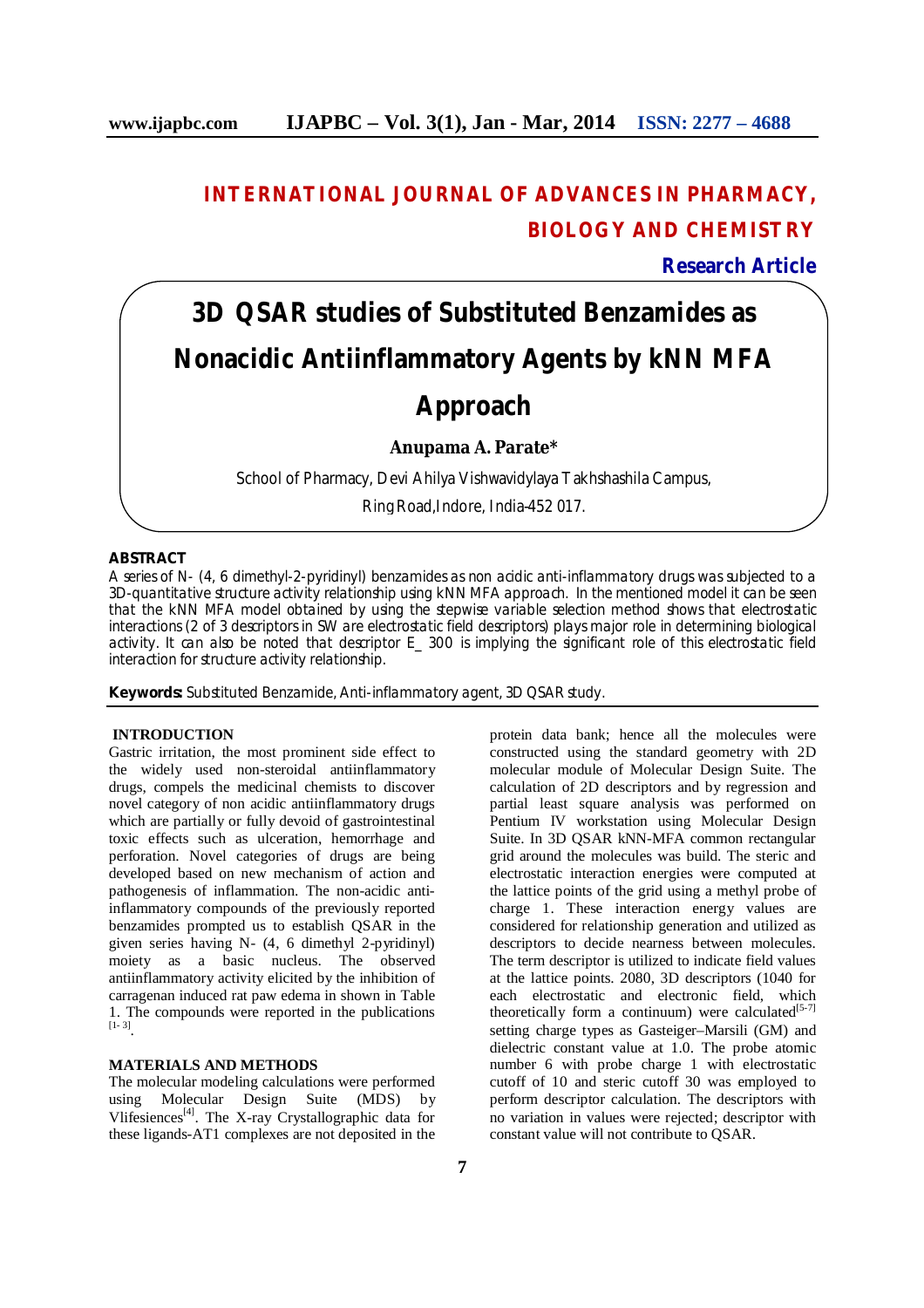#### **k- Nearest Neighbor (kNN) Method.**

The kNN methodology relies on a simple distance learning approach whereby an unknown member is classified according to the majority of its k-nearest neighbors in the training set. The nearness is measured by an appropriate distance metric (e.g., a molecular similarity measure calculated using field interactions of molecular structures). This method employs the kNN classification principle combined with the stepwise variable selection procedure for optimization of (i) the number of nearest neighbors (k) used to estimate the activity of each compound and optimization of (ii) selection of variable from the original pool of all molecular descriptors (steric and electrostatic fields at the lattice points) that are used to calculate similarities between compounds (i. e. distances in n-var – dimensional descriptor space). Further, step-by-step search procedure that begins by developing a hypothetical pharmacophore (HP) model with a single independent and adds independent variables one step at a time, examining the fit of the model at each step (using weighted knearest neighbor cross validation procedure as described below) until there are no more significant variables remaining outside the model.

The descriptors that get selected in a given model are the field points either of steric of electrostatic nature at particular locations in a common grid around reported set of molecules. For utilizing these descriptors for new ligand design, we consider the field values at different grid points of compounds cluster having most active compound. The extrema of field values of compounds in the cluster of most active compounds decide range of field values which is preferred and recommended for new compound design.

**kNN - MFA with Stepwise (SW) Variable Selection.** This method employs a stepwise variable selection procedure combined with kNN to optimize (i) The number of nearest neighbors (k)

(ii) The selection of variables from the original pool. The step by- step search procedure begins by developing a trial model with a single independent variable and adds independent variables, one step at a time, examining the fit of the model at each step.

#### **kNN - MFA with Genetic Algorithm**

The genetic function approximation (GFA) algorithm offers a new approach to the problem of building quantitative structure-activity relationship (QSAR) and quantitative structure-property relationship (QSPR) models. Replacing regression analysis with the GFA algorithm allows the construction of models competitive with or superior to those produced by

standard techniques and makes available additional information not provided by other techniques $[8]$ . Unlike most other analysis algorithms, GFA as a result provides multiple models, and the population of the model is created by evolving random initial model using a genetic algorithm. Genetic algorithms are derived from an analogy with the spread of mutations in a population. In this analogy, "individuals" are represented as a one-dimensional string of bits. An initial population of individuals is created, usually with random initial bits. A fitness function is used to estimate the "quality" of an individual, so that the "best" individuals receive the best fitness scores. Individuals with the best scores are more likely to propagate their genetic material to offspring through crossover, in which pieces of genetic material are taken from each parent and recombined to create the child. After many such mating steps, the average fitness of the individuals in the population increases, as good combinations of genes are discovered and spread through the population. Genetic algorithms are especially good at searching problem spaces having a large number of dimensions, since they conduct a very efficient, directed sampling of the large space of possibilities. The genetic parameter setting includes the parameters like cross correlation limit, population, Convergence criteria, mutation probability, chromosome length, and print after iterations.

#### **RESULTS AND DISCUSSION: 3D MODEL BUILIDING**

The descriptors that get selected in a given model are the field points either of steric of electrostatic nature at particular locations in a common grid around reported set of molecules. For utilizing these descriptors for new ligand design, we consider the field values at different grid points of compounds cluster having most active compound (Figure 1). The extrema of field values of compounds in the cluster of most active compounds decide range of field values which is preferred and recommended for new compound design. The plot of the kNN-MFA shows the relative position and ranges of the corresponding important electrostatic and steric fields in the model provide guidelines for new molecule design.

As discussed in paper Parate et. al., the electrostatic contributions were found to be the highest of all parameters, and combined electrostatic and steric fields as well as calculated molar refractivity and Z component when studied together showed  $(r<sup>2</sup><sub>cv</sub>)$  =  $q^2$ =0.465 and a  $r^2$ =0.976) the best predictions. Only model of 0.46 and above and a fraction of variance  $r^2$ over 0.85 for the optimum number of components were further considered.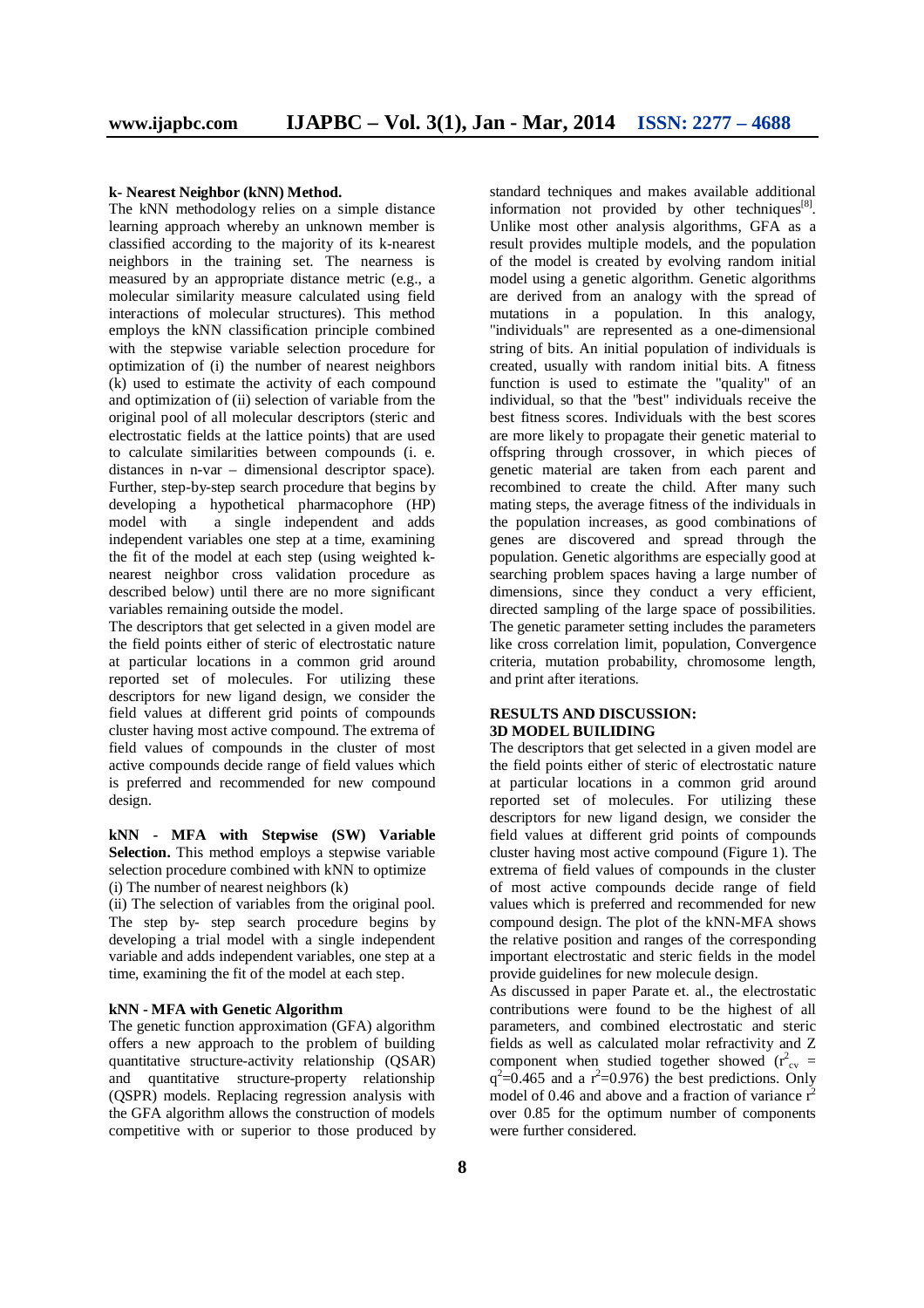### **TABLE 1: SERIES OF COMPOUNDS N-(4, 6- DIMETHYL – 2-PYRIDINYL) BENZAMIDES**



| S. No. | Comp.No.       | $\bf R$               | $%$ Inhibition of Carragenan induced rat paw edema (P) <sup>a</sup><br>Dose = $200$ mg/kg body weight |
|--------|----------------|-----------------------|-------------------------------------------------------------------------------------------------------|
| 1.     | $\mathbf{1}$   | H                     | $84.7 \pm 5.4$                                                                                        |
| 2.     | $\sqrt{2}$     | $4-NO2$               | $54.4 \pm 12.5$                                                                                       |
| 3.     | 3              | $3-NH2$               | $53.8 \pm 8.9$                                                                                        |
| 4.     | $\overline{4}$ | $4-NH2$               | $63.6 \pm 6.4$                                                                                        |
| 5.     | 5              | 3-NHCOCH <sub>3</sub> | $44.5 \pm 7.5$                                                                                        |
| 6.     | 6              | 4-NHCOCH <sub>3</sub> | $53.3 \pm 7.7$                                                                                        |
| 7.     | 8              | $4-F$                 | $60.4 \pm 8.4$                                                                                        |
| 8.     | 10             | $3-Cl$                | $61.1 \pm 2.5$                                                                                        |
| 9.     | 11             | $4-C1$                | $54.5 \pm 5.5$                                                                                        |
| 10.    | 12             | $3-Br$                | $78.3 \pm .3.4$                                                                                       |
| 11.    | 13             | $4-Br$                | $38.3 \pm 8.6$                                                                                        |
| 12.    | 14             | $3-CH3$               | $47.5 \pm 8.4$                                                                                        |
| 13.    | 15             | $3-CF_3$              | $65.8 \pm 6.2$                                                                                        |
| 14.    | 16             | $2-OCH3$              | $33.0 + 5.7$                                                                                          |
| 15.    | 17             | $3-OCH3$              | $61.3 \pm 7.0$                                                                                        |
| 16.    | 18             | $4-OCH3$              | $48.3 \pm 8.2$                                                                                        |
| 17.    | 19             | $4-OC2H5$             | $45.0 \pm 6.1$                                                                                        |
| 18.    | 20             | $4-SCH3$              | $45.0 \pm 8.4$                                                                                        |
| 19.    | 24             | $4-CN$                | $57.3 \pm 5.5$                                                                                        |
| 20.    | 25             | $3-NO2$               | $78.8 + 8.9$                                                                                          |
| 21.    | 27             | $4-CN$                | $57.3 \pm 5.5$                                                                                        |
| 22.    | 28             | $3-F$                 | $91.4 \pm 2.9$                                                                                        |
| 23.    | 29             | $(CH2)2 - C6H6$       | $29.2 \pm 11.0$                                                                                       |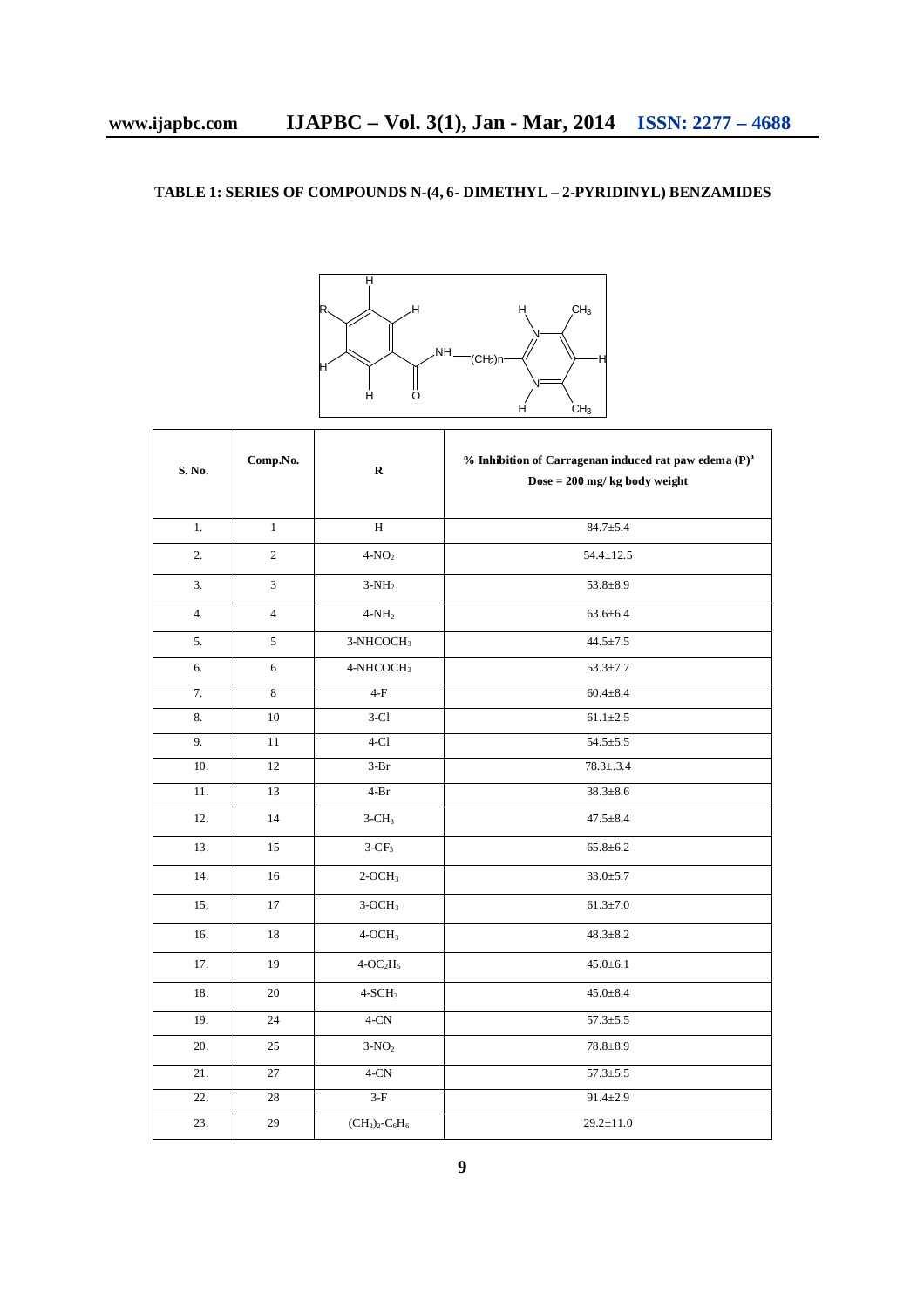| 3D kNN-MFA Model 1           | 3D kNN-MFA                   | <b>CoMFA</b> model         |                 |
|------------------------------|------------------------------|----------------------------|-----------------|
|                              | (Not Significant,            |                            |                 |
|                              | <b>Genetic Algorithm</b> )   |                            |                 |
| Training Set Size $= 15$     | Training Set Size $= 15$     | No. of compounds=          | 23              |
| Test Set Size = $8$          | Test Set Size $= 8$          |                            |                 |
| <b>Selected Descriptors:</b> | <b>Selected Descriptors:</b> | Principal components       | 5               |
| $S_{165}$                    | S 246                        | $r^2$ cv                   | 0.465           |
| $E_300$                      | E 412                        | F <sub>test</sub>          | 54.38           |
| $S_219$                      |                              | $r^2d$                     | 0.976           |
| <b>Statistics:</b>           | <b>Statistics:</b>           | P Value                    | 0.000           |
| k Nearest Neighbour= 4       | k Nearest Neighbour = 5      | <b>SEE</b>                 | 0.072           |
| $n = 15$                     | $n = 15$                     | <b>Descriptor Range:</b>   |                 |
| Degree of freedom $= 11$     | Degree of freedom $= 11$     | Steric Contribution        | (1.331, .316)   |
| $q^2 = 0.7962$               | $q2 = 0.5378$                | Electrostatic contribution | (2.044, 0.486)  |
| $q2$ <sub>-se</sub> = 0.1379 | $q2 \text{ se} = 0.2078$     | CMR                        | (0.723, 0.172)  |
| $Predr2 = 0.4015$            | $Predr2 = 0.1677$            | Z component                | (0.109, 0.0260) |
| $pred_r2se = 0.3747$         | $pred_r2se = 0.4419$         |                            |                 |
| <b>Descriptor Range:</b>     | <b>Descriptor Range:</b>     |                            |                 |
| S 165 -0.1748 1.9815         | S 246 -0.0612 -0.0346        |                            |                 |
| E 300 -4.0622 1.2855         | E 412 -9.2546 -5.9132        |                            |                 |
| S 219 -0.4530 1.1280         |                              |                            |                 |



**Figure 1: Template based alignment of molecules.**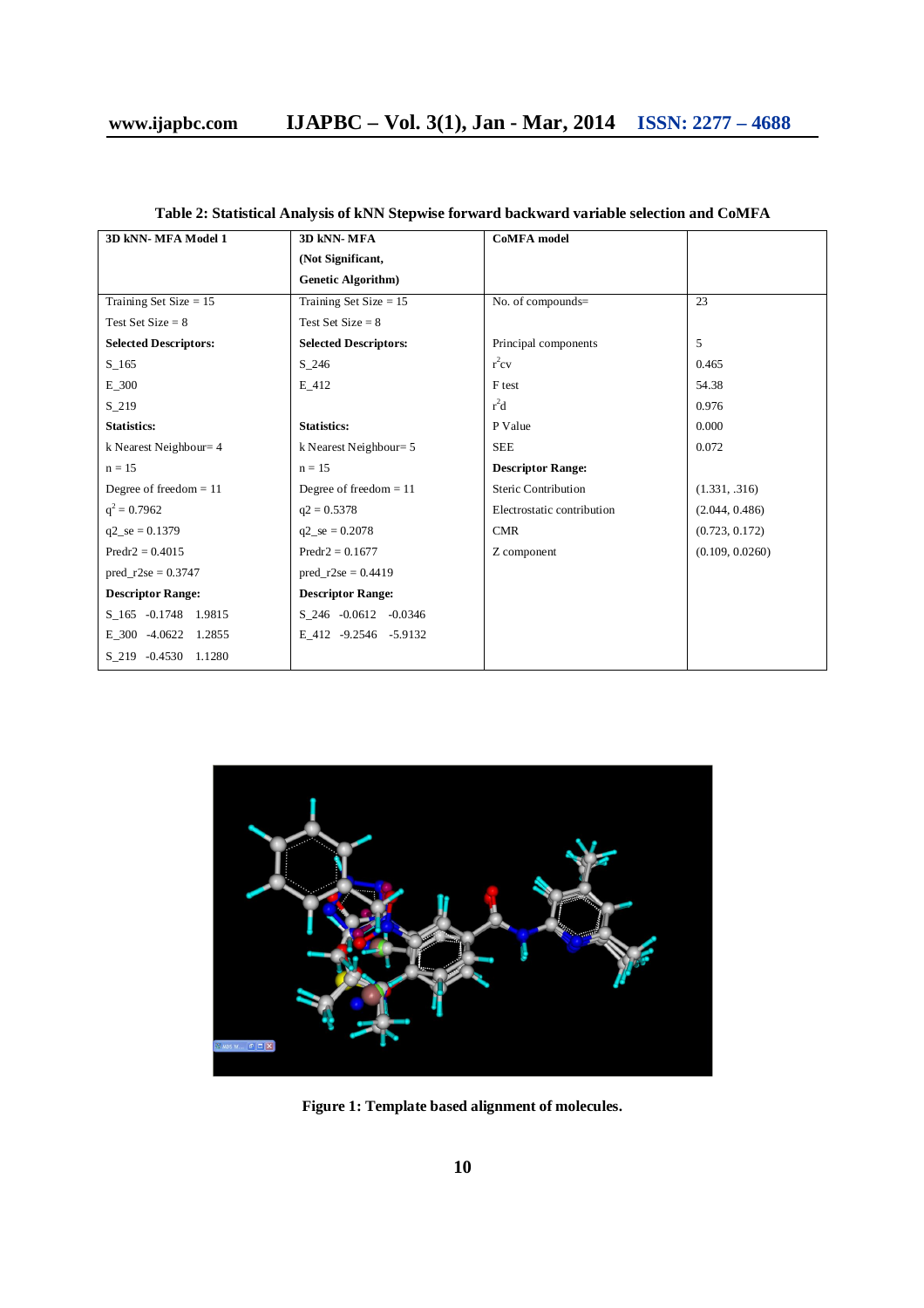

**Figure 2: Distribution of chosen points for stepwise forward backward**

#### **RESULT AND DISCUSSION**

Amongst all the models obtained Model 1, (Table 2) is is depicted that the kNN MFA model obtained by using the two stepwise forward backward variable selection method shows that electrostatic interactions (2 of 3 descriptors in SW are electrostatic field descriptors) plays major role in determining biological activity. It can also be noted that descriptor E 300 is implying the significant role of this electrostatic field interaction for structure activity relationship. Statistically SW-kNN MFA triparametric model is comparatively better than the other two with respect to the internal  $(q^2 = 0.7962)$ as well as the external (pred\_ $r^2 = 0$ . 4015) model validation and correctly predicts activity  $\sim$  80% and  $\sim$ 40% for the training and test set respectively. It uses 2 electrostatic field descriptors along with its 3 k nearest neighbor  $(k = 3)$  to evaluate the activity of new molecule. The plot of the kNN MFA which shows the relative position and ranges of the corresponding important electrostatic/ steric fields in the model provides the following guidelines for design of new molecule The negative range of electrostatic field indicates that negative electrostatic potential is favorable for increase in the activity and hence a more electronegative substituent group is preferred in that region. The negative range of Steric field indicates that negative steric potential is favorable for increase in the activity and hence less bulky substituent group is preferred in that region. Taking clues from these guidelines and from the developed SW-kNN MFA model field plot and corresponding important electrostatic fields range

#### **kNN MFA analysis (Model 1)**

shows the ranges as shown in Figure 2 are more towards negative side, meaning increasing electro negativity of the substituent group is favorable at the respective substitution site. This is in line with the fact that most of the active molecules have electrostatic field values in negative range only. The above study suggests that the, electronegative character of the substituents preferably at meta position of benzamide moiety result in significant enhancement of biological activity. It suggests that an inclusion of electronegative groups (at meta position) like - SCH<sub>3</sub>, -CHF<sub>2</sub>, -CF<sub>2</sub>CH<sub>3</sub>, -CHFCH<sub>2</sub>, affect the electron distribution and will improve distribution pharmacological activity of the molecule.

#### **CONCLUSION**

The results obtained in both the kNN MFA and CoMFA methods are confirming that the presence of electronegative groups at the required position are playing a significant role in governing the biological activity in the molecules. The compounds thus designed and predicted by the aforementioned models confirm the inclusion of electronegative and less bulky functional moieties which will result in optimally active molecules with appreciable antiinflammatory activity.

#### **ACKNOWLEDGEMENTS**

The author wish to thank Vlife Science Technologies Pvt. Ltd for providing the software for the study, and Head, School of Pharmacy, Devi Ahilya Vishwavidyalaya for providing facilities to carry out the work.